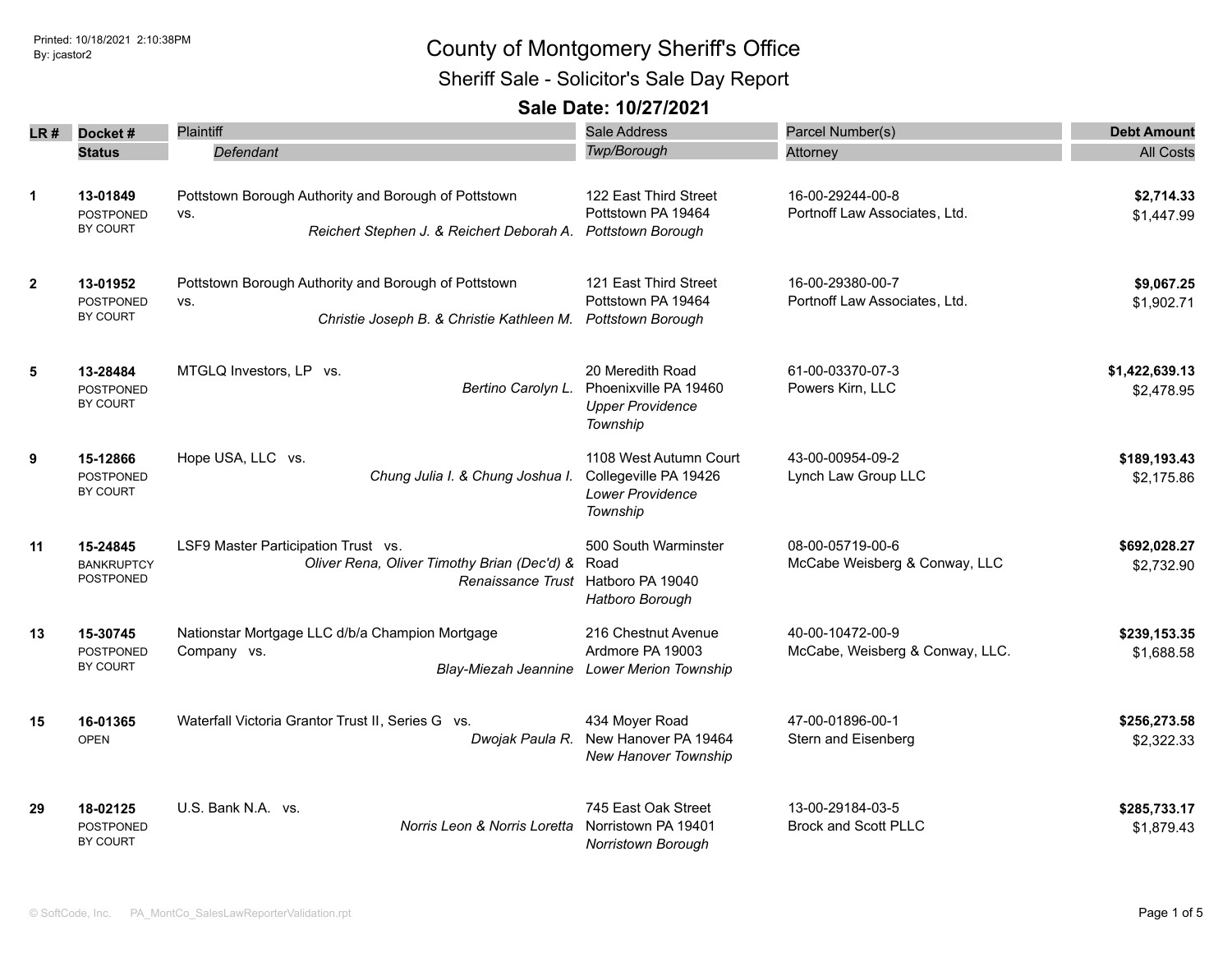Sheriff Sale - Solicitor's Sale Day Report

| LR # | Docket#                                  | Plaintiff                                                                                                                                                                          | <b>Sale Address</b>                                                                                      | Parcel Number(s)                                                                   | <b>Debt Amount</b>           |
|------|------------------------------------------|------------------------------------------------------------------------------------------------------------------------------------------------------------------------------------|----------------------------------------------------------------------------------------------------------|------------------------------------------------------------------------------------|------------------------------|
|      | <b>Status</b>                            | Defendant                                                                                                                                                                          | Twp/Borough                                                                                              | Attorney                                                                           | <b>All Costs</b>             |
| 30   | 18-03443<br><b>POSTPONED</b><br>BY COURT | Univest Bank & Trust Co. vs.                                                                                                                                                       | 143 & 149 South Gulph Rd<br>Riley, Rose Marie R King of Prussia PA 19406<br><b>Upper Merion Township</b> | 58-00-17473-00-1 and<br>58-00-17470-00-4<br>Klehr, Harrison, Harvey, Branzburg LLP | \$3,948,460.38<br>\$2,674.71 |
| 31   | 18-03791<br><b>POSTPONED</b><br>BY COURT | U.S. Bank N.A. vs.<br>Forster Scott C.                                                                                                                                             | 859 Valley View Road<br>Flourtown PA 19031<br>Whitemarsh Township                                        | 65-00-12187-00-6<br><b>RAS Citron LLC</b>                                          | \$248,053.85<br>\$1,722.93   |
| 34   | 18-08721<br><b>POSTPONED</b><br>BY COURT | Reverse Funding Mortgage LLC vs.<br>Kenworthy-Ward Kelley Executrix of The Estate of Blue Bell PA 19422<br>Jane M. Kenworthy (Dec'd) Kenworthy Eugene P.<br>(Dec'd)                | 751 Cathcart Road<br>Whitpain Township                                                                   | 66-00-00763-00-8<br>Stern & Eisenberg, PC                                          | \$377,947.39<br>\$2,674.37   |
| 36   | 18-13286<br><b>POSTPONED</b>             | U.S. Bank Trust National Association as Trustee vs.<br>Fulton, Jr. Robert J., a/k/a Filton, Jr. Robert J.                                                                          | 790 North Hills Avenue<br>Glenside PA 19038<br><b>Upper Dublin Township</b>                              | 54-00-12445-00-2<br>Parker McCay P.A.                                              | \$233,469.00<br>\$1,877.14   |
| 41   | 18-16196<br>POSTPONED<br>BY COURT        | Wilmington Savings Fund Society vs.<br>Snowden Jr. Calvin R. aka Snowden Calvin R.& Dan                                                                                            | 46 Brookside Road<br>Glenside PA 19038<br>Ling Mei Springfield Township                                  | 52-00-02461-00-7<br>RAS Citron LLC                                                 | \$275,435.13<br>\$2,588.93   |
| 42   | 18-18118<br><b>POSTPONED</b><br>BY COURT | Pentex Holdings, LLC vs.<br>Eckert Edward G. & Eckert Shana M.                                                                                                                     | 1821 Fleming Avenue<br>Willow Grove PA 19090<br>Abington Township                                        | 30-00-21768-00-9<br>Hladik Onorato & Federman, LLP                                 | \$291,112.50<br>\$2,007.59   |
| 43   | 18-18315<br>POSTPONED                    | U.S. Bank National Association, as Trustee for SASCO<br>Mortgage Loan Trust 2006-WF3 vs.<br>Abramson Gilbert B.aka Abramson Gilbert; Abramson<br>Ilene J. aka Abramson Ilene & USA | 438 Warick Road<br>Wynnewood PA 19096<br><b>Lower Merion Township</b>                                    | 40-00-64004-00-9<br><b>Brock and Scott PLLC</b>                                    | \$702,501.46<br>\$2,214.99   |
| 45   | 18-19090<br><b>POSTPONED</b><br>BY COURT | Lakeview Loan Servicing, LLC vs.<br>Mann Matthew S. & Laverty Melissa A.                                                                                                           | 404 Franklin Court<br>Collegeville PA 19426<br>Trappe Borough                                            | 23-00-00425-39-8<br><b>RAS Citron LLC</b>                                          | \$244,626.03<br>\$1,823.88   |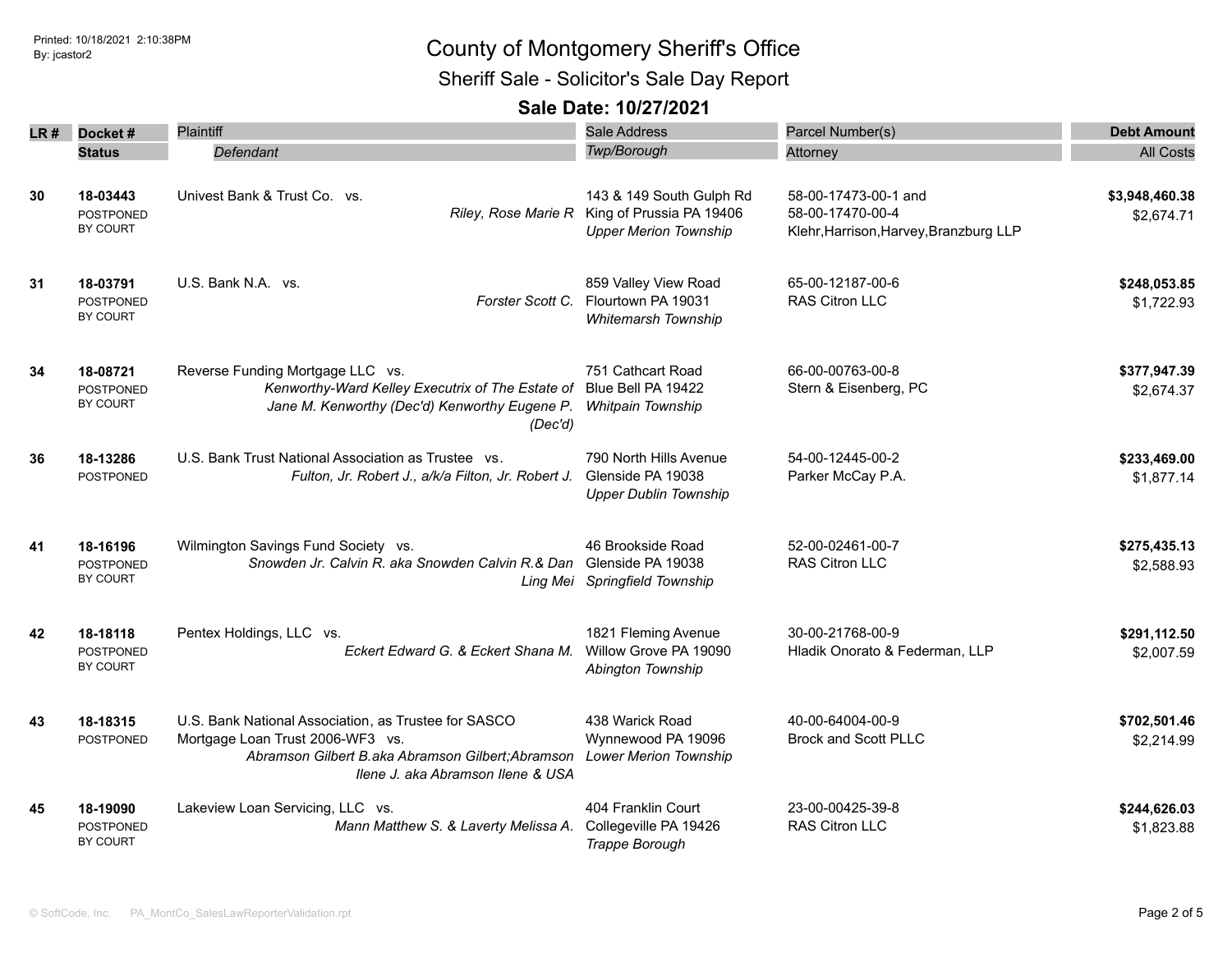Sheriff Sale - Solicitor's Sale Day Report

| LR # | Docket#                                  | <b>Plaintiff</b>                                                                                                                        | <b>Sale Address</b>                                                              | Parcel Number(s)                                                                        | <b>Debt Amount</b>           |
|------|------------------------------------------|-----------------------------------------------------------------------------------------------------------------------------------------|----------------------------------------------------------------------------------|-----------------------------------------------------------------------------------------|------------------------------|
|      | <b>Status</b>                            | Defendant                                                                                                                               | <b>Twp/Borough</b>                                                               | Attorney                                                                                | <b>All Costs</b>             |
| 48   | 19-00174<br><b>POSTPONED</b><br>BY COURT | U.S. Bank National Association as Legal Title Trustee for<br>Truman 2016 SC6 Title Trust vs.<br><b>Miller Calvin and Miller Annette</b> | 18 Parkview Road<br>Cheltenham PA 19012<br>Cheltenham Township                   | 31-00-21991-00-1<br>Friedman Vartolo LLP                                                | \$405,977.09<br>\$2,121.23   |
| 53   | 19-05303<br><b>POSTPONED</b><br>BY COURT | Wilmington Savings Fund Society, F.S.B. vs.<br>Burns Timothy D. and Burns Claire E.                                                     | 26 Meredith Road<br>Phoenixville PA 19460<br><b>Upper Providence</b><br>Township | 61-00-03370-05-5<br><b>Ballard Spahr LLP</b>                                            | \$331,758.20<br>\$2,336.07   |
| 54   | 19-07764<br><b>OPEN</b>                  | Westover Crossing Homeowners Association vs.<br>Marsh Christopher J.                                                                    | 526 Canterbury Road<br>Norristown PA 19403<br><b>West Norriton Township</b>      | 63-00-00881-26-2<br>Law Offices of Hal A. Barrow                                        | \$7,631.13<br>\$2,228.96     |
| 59   | 19-17217<br><b>POSTPONED</b>             | School District of Upper Dublin vs.<br>Dimitri Arthur J. & Dimitri Ellen M.                                                             | 1540 Aidenn Lair Road<br>Maple Glen PA 19002<br><b>Upper Dublin Township</b>     | 54-00-00127-02-6<br>Portnoff Law Associates, Ltd.                                       | \$12,483.70<br>\$2,094.14    |
| 60   | 19-17778<br><b>POSTPONED</b><br>BY COURT | U.S. Bank N.A. vs.<br>Freedenberg Helen K. aka Freedenberg Helen                                                                        | 2136 Ash Lane<br>Lafayette Hill PA 19444<br>Whitemarsh Township                  | 65-00-00185-08-3<br>RAS Citron LLC                                                      | \$251,577.33<br>\$2,036.63   |
| 72   | 19-22899<br><b>POSTPONED</b><br>BY COURT | Provident Funding Associates, L.P. vs.<br>Wang Hui & Benz Robert                                                                        | 102 Veronica Lane<br>Lansdale PA 19446<br><b>Montgomery Township</b>             | 46-00-03151-05-2<br>Powers Kirn, LLC                                                    | \$389,273.98<br>\$1,916.24   |
| 79   | 20-00705<br>POSTPONED                    | JPMorgan Chase Bank, National Association vs.<br>Gratti Susan E.                                                                        | 109 Kay Street<br>Stowe PA 19464<br>West Pottsgrove Township                     | 64-00-02902-00-4<br>LOGS Legal Group, LLP                                               | \$66,406.79<br>\$2,465.42    |
| 81   | 20-02659<br><b>POSTPONED</b><br>BY COURT | National Capital Management, L.P. vs.<br>Weisbaum Adam a/k/a Weisbaum Adam M.                                                           | 100 and 550 Easton Road<br>Horsham PA 19044<br>Horsham Township                  | 36-00-03718-00-8 & 36-00-03835-00-8<br>Friedman, Schuman, Applebaum &<br>Nemeroff, P.C. | \$1,090,477.66<br>\$3,707.34 |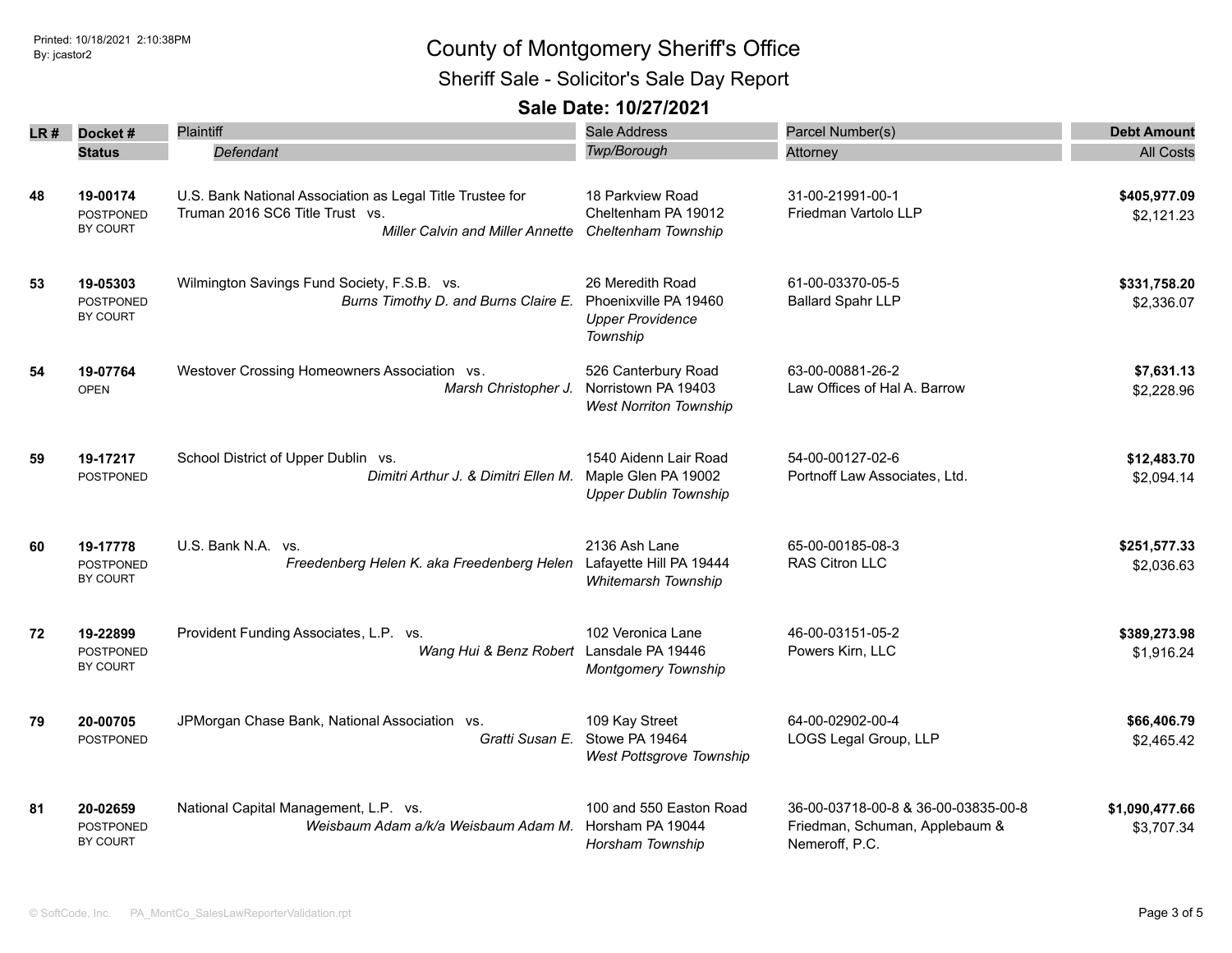Sheriff Sale - Solicitor's Sale Day Report

| LR # | Docket#                                     | Plaintiff                                                                                                                                                           | <b>Sale Address</b>                                                                                 | Parcel Number(s)                                                                      | <b>Debt Amount</b>           |
|------|---------------------------------------------|---------------------------------------------------------------------------------------------------------------------------------------------------------------------|-----------------------------------------------------------------------------------------------------|---------------------------------------------------------------------------------------|------------------------------|
|      | <b>Status</b>                               | Defendant                                                                                                                                                           | <b>Twp/Borough</b>                                                                                  | Attorney                                                                              | <b>All Costs</b>             |
| 82   | 20-02775a/b<br><b>POSTPONED</b><br>BY COURT | Excel Financial Corp. vs.<br>Islam Ashraful and Islam Dilruba                                                                                                       | 404 Doylestown Pike &<br>407-409 West Main Street<br>aka 409 W.Main St<br>Montgomeryville/Lansdale  | 46-00-00811-00-7;11-00-09548-00-8<br>Friedman, Schuman, Applebaum &<br>Nemeroff, P.C. | \$188,518.21<br>\$2,975.00   |
| 83   | 20-03613<br><b>OPEN</b>                     | Freedom Mortgage Corporation vs.<br>Unknown Heirs of White Richard J. a/k/a White                                                                                   | PA 18936/19446<br>1516 Powell Street<br>Norristown PA 19401<br>Richard, Deceased Norristown Borough | 13-00-31156-00-7<br>Brock & Scott, PLLC                                               | \$132,111.53<br>\$2,218.43   |
| 88   | 20-06329<br><b>POSTPONED</b>                | Reverse Mortgage Solutions, Inc. vs.<br>Coccio Damian Heir of Coccio Helen A. a/k/a Coccio Conshohocken PA 19428<br>Helen (Dec'd) & Unknown Heirs Plymouth Township | 479 Old Elm Street                                                                                  | 49-00-02827-00-4<br>RAS Citron, LLC                                                   | \$187,707.86<br>\$2,435.14   |
| 90   | 20-14916<br>POSTPONED                       | Berkshire Bank vs.<br>58 York Partners, LLC, Bernie's Hatboro, LLC, Hatboro PA 19040<br>Kretschman Eric S., Oreland Associates II, LLC Hatboro Borough              | 58 South York Road                                                                                  | 08-00-06652-00-9<br>Saldutti Law Group Robert L Saldutti<br><b>LLC</b>                | \$1,933,790.84<br>\$2,567.71 |
| 91   | 20-15343<br><b>POSTPONED</b>                | U.S. Bank Trust National Association vs.<br>House to Home Strategies, LLC and Krill Trevor<br>Guarantor                                                             | 3460 Ridge Pike<br>Collegeville PA 19426<br><b>Lower Providence</b><br>Township                     | 43-00-11698-00-4<br><b>KML Law Group</b>                                              | \$945,957.20<br>\$2,604.93   |
| 92   | 20-18001<br><b>POSTPONED</b>                | J.P. Morgan Mortgage Acquisition Corp. vs.<br>Gibson Andrew S.                                                                                                      | 113 Larchwood Court<br>Collegeville PA 19426<br><b>Upper Providence</b><br>Township                 | 61-00-02834-34-5<br><b>KML Law Group</b>                                              | \$252,979.87<br>\$2,707.23   |
| 93   | 20-18130<br><b>BANKRUPTCY</b><br>POSTPONED  | US Bank Trust National Association vs.<br>Bleiler Russel aka Russell S. & Bleiler Sharon aka                                                                        | 293 Midfield Drive<br>Ambler PA 19002<br>Sharon C. Horsham Township                                 | 36-00-06163-05-6<br>KML Law Group, P.C.                                               | \$953,300.59<br>\$2,987.12   |
| 94   | 20-18779<br>POSTPONED                       | Rocket Mortgage, LLC vs.<br>Geib Joesph A. a/k/a Geib Joseph A., and Geib                                                                                           | 15 Betty Lane<br>Limerick PA 19468<br>Renee L. Limerick Township                                    | 37-00-00220-00-4<br>KML Law Group, P.C.                                               | \$153,082.01<br>\$2,278.45   |